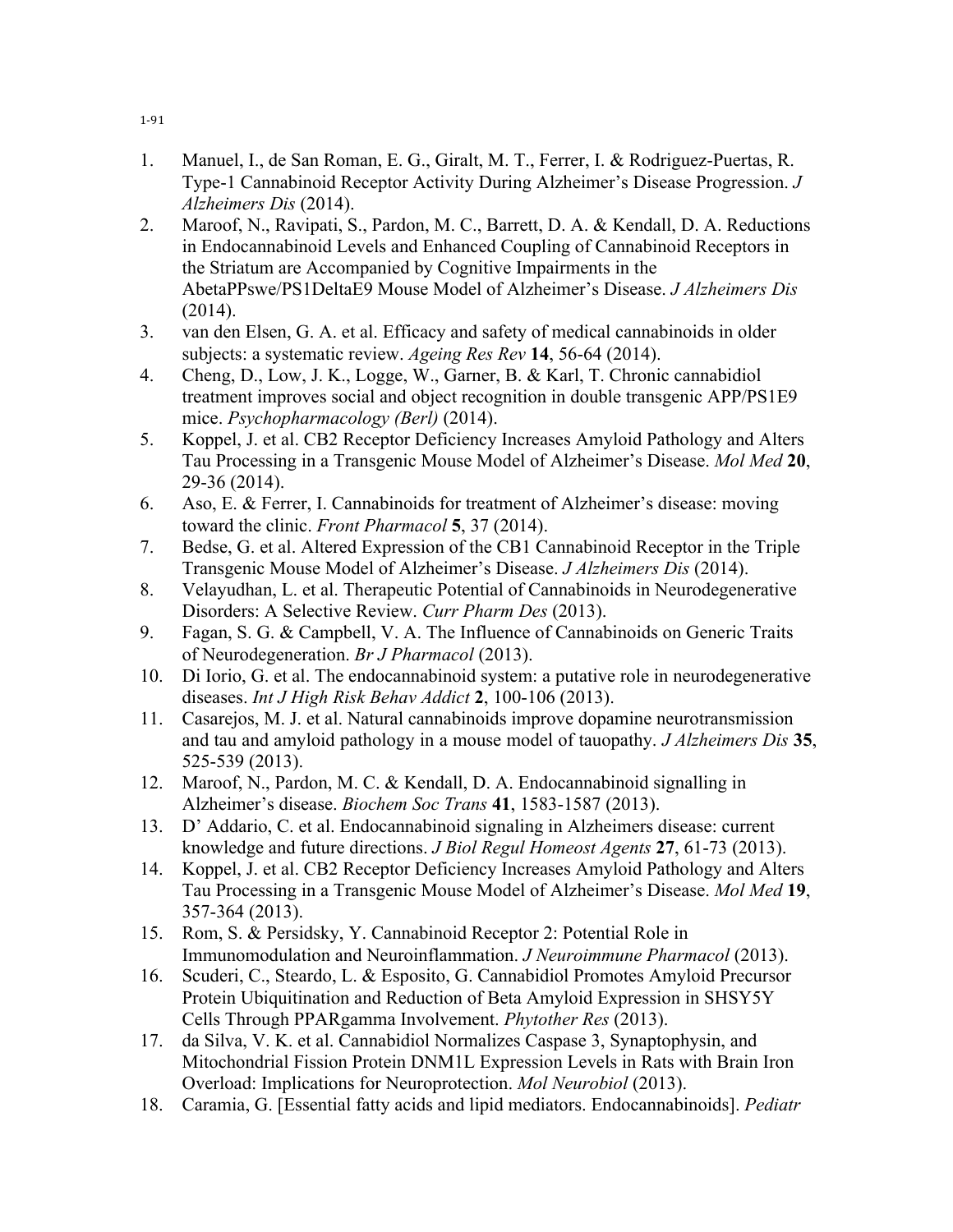*Med Chir* **34**, 65-72 (2012).

- 19. Karl, T., Cheng, D., Garner, B. & Arnold, J. C. The therapeutic potential of the endocannabinoid system for Alzheimer's disease. *Expert Opin Ther Targets* **16**, 407-420 (2012).
- 20. Chen, Y. et al. Nicotine-Induced Neuroprotection Against Ischemic Injury Involves Activation of Endocannabinoid System in Rats. *Neurochem Res* (2012).
- 21. Chen, R. et al. Monoacylglycerol Lipase Is a Therapeutic Target for Alzheimer's Disease. *Cell Rep* (2012).
- 22. Sanchez-Blazquez, P., Rodriguez-Munoz, M., Bailon, C. & Garzon, J. GPCRs promote the release of zinc ions mediated by nNOS/NO and the Redox transducer RGSZ2 protein. *Antioxid Redox Signal* (2012).
- 23. D'Addario, C. et al. Epigenetic regulation of Fatty Acid amide hydrolase in Alzheimer disease. *PLoS One* **7**, e39186 (2012).
- 24. Harvey, B. S., Ohlsson, K. S., Maag, J. L., Musgrave, I. F. & Smid, S. D. Contrasting protective effects of cannabinoids against oxidative stress and amyloidbeta evoked neurotoxicity in vitro. *Neurotoxicology* (2012).
- 25. Benito, C. et al. Beta Amyloid Exacerbates Inflammation in Astrocytes Lacking Fatty Acid Amide Hydrolase through a Mechanism Involving Ppar-alpha, Ppargamma and Trpv1, But Not Cb(1) or Cb(2) Receptors. *Br J Pharmacol* (2012).
- 26. Piro, J. R. et al. A dysregulated endocannabinoid-eicosanoid network supports pathogenesis in a mouse model of Alzheimer's disease. *Cell Rep* **1**, 617-623 (2012).
- 27. Howes, M. J. & Perry, E. The role of phytochemicals in the treatment and prevention of dementia. *Drugs Aging* **28**, 439-468 (2011).
- 28. Mulder, J. et al. Molecular reorganization of endocannabinoid signalling in Alzheimer's disease. *Brain* **134**, 1041-1060 (2011).
- 29. Chen, X., Zhang, J. & Chen, C. Endocannabinoid 2-arachidonoylglycerol protects neurons against beta-amyloid insults. *Neuroscience* **178**, 159-168 (2011).
- 30. Harris, H. & Rubinsztein, D. C. Control of autophagy as a therapy for neurodegenerative disease. *Nat Rev Neurol* (2011).
- 31. Esposito, G. et al. Cannabidiol Reduces Abeta-Induced Neuroinflammation and Promotes Hippocampal Neurogenesis through PPARgamma Involvement. *PLoS One* **6**, e28668 (2011).
- 32. Martin-Moreno, A. M. et al. Cannabidiol and other cannabinoids reduce microglial activation in vitro and in vivo: relevance to Alzheimers' disease. *Mol Pharmacol* (2011).
- 33. Romani, R. et al. Anandamide and its congeners inhibit human plasma butyrylcholinesterase. Possible new roles for these endocannabinoids? *Biochimie* (2011).
- 34. Jung, K. M. et al. An amyloid beta(42)-dependent deficit in anandamide mobilization is associated with cognitive dysfunction in Alzheimer's disease. *Neurobiol Aging* (2011).
- 35. Gowran, A., Noonan, J. & Campbell, V. A. The Multiplicity of Action of Cannabinoids: Implications for Treating Neurodegeneration. *CNS Neurosci Ther* (2010).
- 36. Rivers, J. R. & Ashton, J. C. The Development of Cannabinoid CBII Receptor Agonists for the Treatment of Central Neuropathies. *Cent Nerv Syst Agents Med*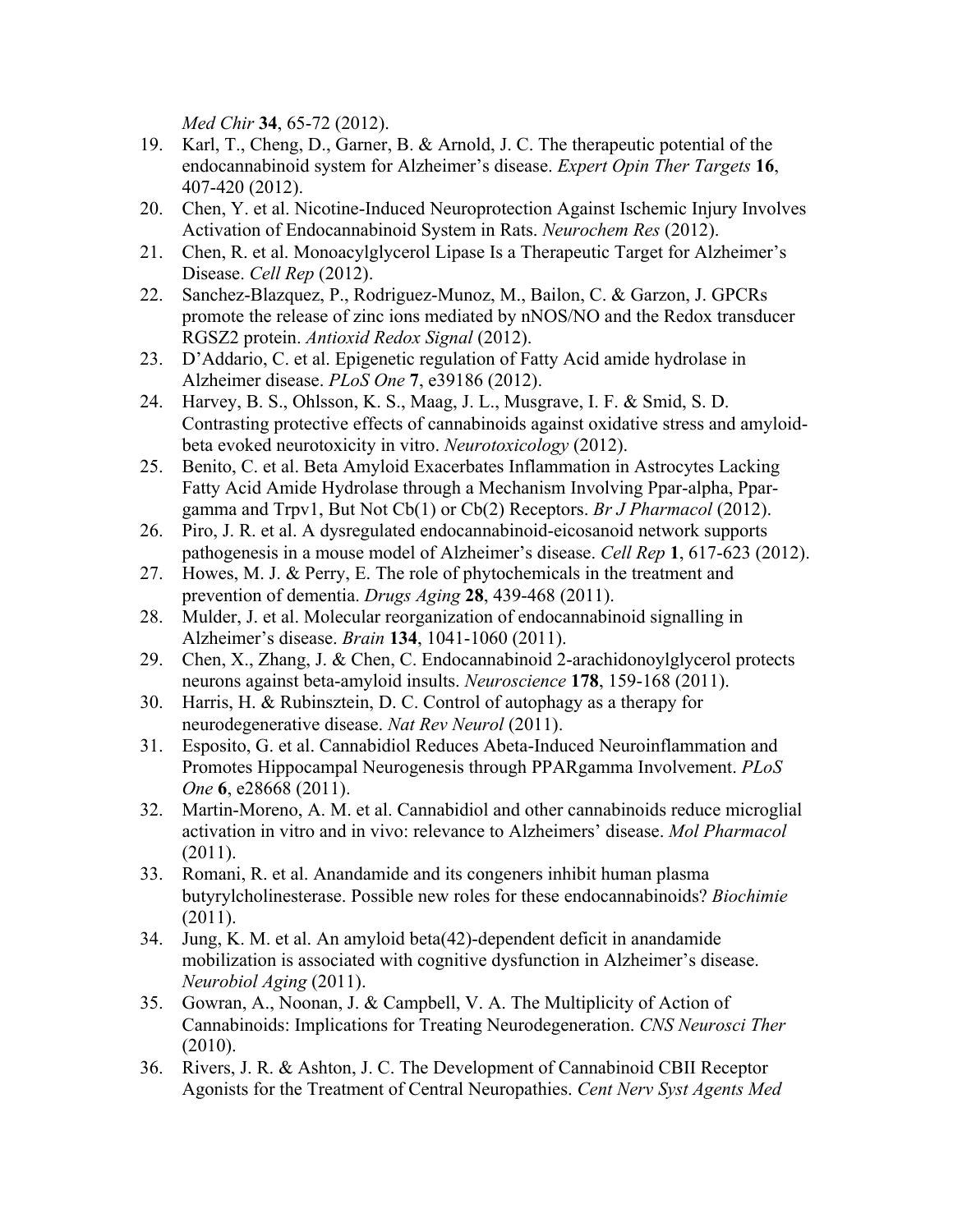*Chem* **10**, 47-64 (2010).

- 37. Mishra, S., Mishra, M., Seth, P. & Sharma, S. K. Tetrahydrocurcumin confers protection against amyloid beta-induced toxicity. *Neuroreport* (2010).
- 38. Fowler, C. J., Rojo, M. L. & Rodriguez-Gaztelumendi, A. Modulation of the endocannabinoid system: Neuroprotection or neurotoxicity? *Exp Neurol* (2010).
- 39. Lee, J. H. et al. Intact cannabinoid CB1 receptors in the Alzheimer's disease cortex. *Neurochem Int* (2010).
- 40. Noonan, J. et al. Endocannabinoids prevent {beta}-amyloid-mediated lysosomal destabilisation in cultured neurones. *J Biol Chem* (2010).
- 41. Kalifa, S., Polston, E. K., Allard, J. S. & Manaye, K. F. Distribution Patterns of Cannabinoid CB1 receptors in the hippocampus of APP(swe)/PS1(DeltaE9) double transgenic mice. *Brain Res* (2010).
- 42. Bisogno, T. & Di Marzo, V. Cannabinoid Receptors and Endocannabinoids: Role in Neuroinflammatory and Neurodegenerative Disorders. *CNS Neurol Disord Drug Targets* (2010).
- 43. Orgado, J. M., Fernandez-Ruiz, J. & Romero, J. The endocannabinoid system in neuropathological states. *Int Rev Psychiatry* **21**, 172-180 (2009).
- 44. Tolon, R. M. et al. The activation of cannabinoid CB2 receptors stimulates in situ and in vitro beta-amyloid removal by human macrophages. *Brain Res* (2009).
- 45. Sarkar, S., Ravikumar, B., Floto, R. A. & Rubinsztein, D. C. Rapamycin and mTOR-independent autophagy inducers ameliorate toxicity of polyglutamineexpanded huntingtin and related proteinopathies. *Cell Death Differ* **16**, 46-56 (2009).
- 46. Hwang, J. et al. Enhancement of endocannabinoid signaling by fatty acid amide hydrolase inhibition: A neuroprotective therapeutic modality. *Life Sci* (2009).
- 47. Koppel, J. et al. Endocannabinoids in Alzheimer's disease and their impact on normative cognitive performance: a case-control and cohort study. *Lipids Health Dis* **8**, 2 (2009).
- 48. Basavarajappa, B. S., Nixon, R. A. & Arancio, O. Endocannabinoid system: emerging role from neurodevelopment to neurodegeneration. *Mini Rev Med Chem* **9**, 448-462 (2009).
- 49. Chen, B. et al. Effect of Synthetic Cannabinoid HU210 on Memory Deficits and Neuropathology in Alzheimer's Disease Mouse Model. *Curr Alzheimer Res* (2009).
- 50. Romero, J. & Orgado, J. M. Cannabinoids and Neurodegenerative Diseases. *CNS Neurol Disord Drug Targets* (2009).
- 51. Bisogno, T. & Di Marzo, V. The role of the endocannabinoid system in Alzheimer's disease: facts and hypotheses. *Curr Pharm Des* **14**, 2299-3305 (2008).
- 52. Buznikov, G. A. et al. Sea urchin embryonic development provides a model for evaluating therapies against beta-amyloid toxicity. *Brain Res Bull* **75**, 94-100 (2008).
- 53. Fernandez-Ruiz, J., Pazos, M. R., Garcia-Arencibia, M., Sagredo, O. & Ramos, J. A. Role of CB(2) receptors in neuroprotective effects of cannabinoids. *Mol Cell Endocrinol* (2008).
- 54. Nunez, E. et al. Glial expression of cannabinoid CB(2) receptors and fatty acid amide hydrolase are beta amyloid-linked events in Down's syndrome. *Neuroscience* **151**, 104-110 (2008).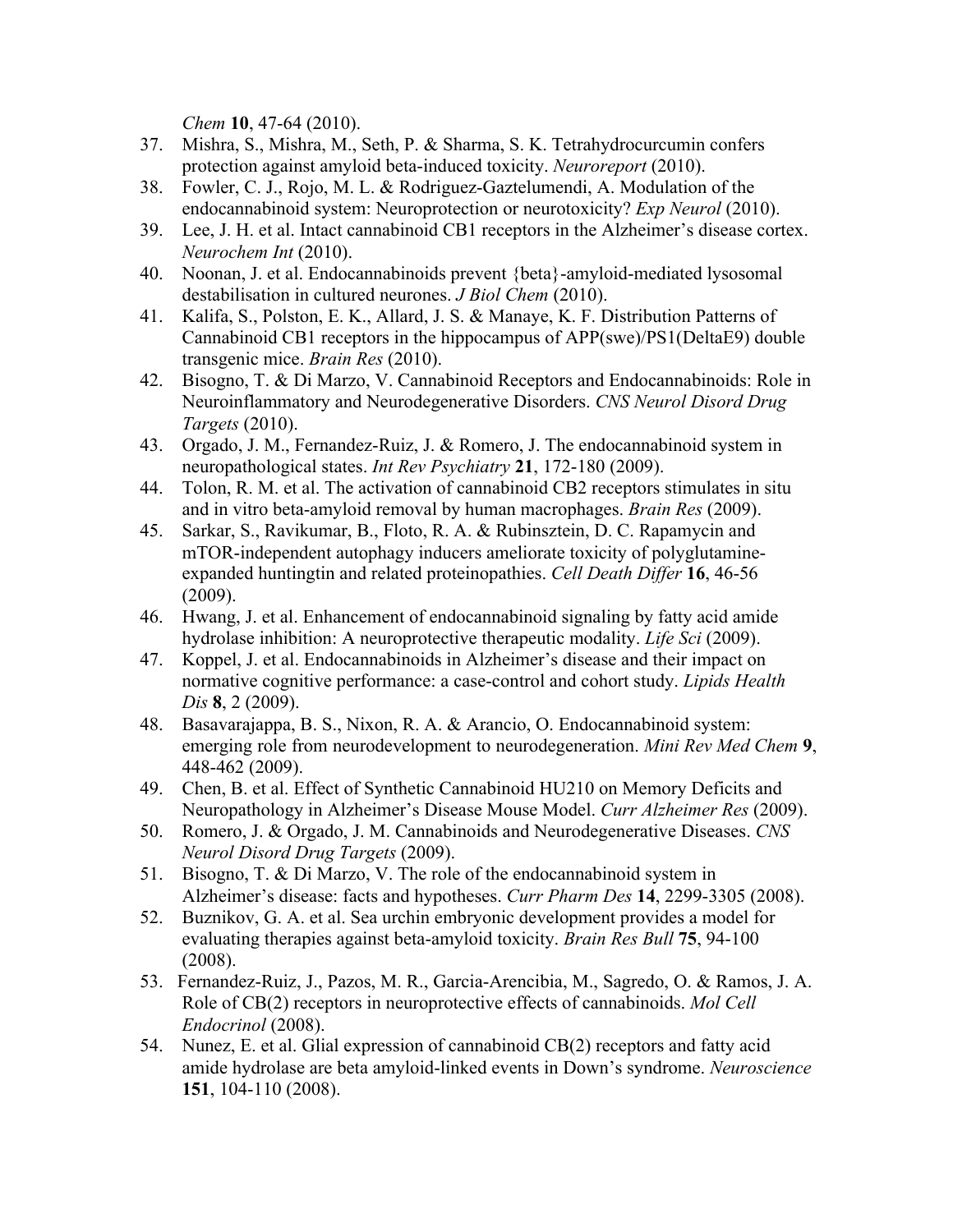- 55. de Ceballos, M. L. Endocannabinoids in Alzheimer's Disease. *Cannabinoids and the Brain* (2008).
- 56. Yang, H. & Chen, C. Cyclooxygenase-2 in Synaptic Signaling. *Curr Pharm Des* **14**, 1443-1451 (2008).
- 57. Cabral, G. A. & Griffin-Thomas, L. Cannabinoids as therapeutic agents for ablating neuroinflammatory disease. *Endocr Metab Immune Disord Drug Targets* **8**, 159- 172 (2008).
- 58. Zuardi, A. W. Cannabidiol: from an inactive cannabinoid to a drug with wide spectrum of action. *Rev Bras Psiquiatr* **30**, 271-280 (2008).
- 59. Buznikov, G. A. et al. Amyloid Precursor Protein 96-110 and Beta-amyloid 1-42 Elicit Developmental Anomalies in Sea Urchin Embryos and Larvae That Are Alleviated By Neurotransmitter Analogs for Acetylcholine, Serotonin and Cannabinoids. *Neurotoxicol Teratol* (2008).
- 60. Komorowski, J. & Stepien, H. [The role of the endocannabinoid system in the regulation of endocrine function and in the control of energy balance in humans.]. *Postepy Hig Med Dosw (Online) M* **61**, 99-105 (2007).
- 61. Klein, T. W. & Newton, C. A. Therapeutic potential of cannabinoid-based drugs. *Adv Exp Med Biol* **601**, 395-413 (2007).
- 62. Benito, C., Nunez, E., Pazos, M. R., Tolon, R. M. & Romero, J. The endocannabinoid system and Alzheimer's disease. *Mol Neurobiol* **36**, 75-81 (2007).
- 63. Maccarrone, M., Battista, N. & Centonze, D. The endocannabinoid pathway in Huntington's disease: a comparison with other neurodegenerative diseases. *Prog Neurobiol* **81**, 349-379 (2007).
- 64. Micale, V., Mazzola, C. & Drago, F. Endocannabinoids and neurodegenerative diseases. *Pharmacol Res* **56**, 382-392 (2007).
- 65. Kogan, N. M. & Mechoulam, R. Cannabinoids in health and disease. *Dialogues Clin Neurosci* **9**, 413-430 (2007).
- 66. Esposito, G. et al. Cannabidiol in vivo blunts beta-amyloid induced neuroinflammation by suppressing IL-1beta and iNOS expression. *Br J Pharmacol* **151**, 1272-1279 (2007).
- 67. Campbell, V. A. & Gowran, A. Alzheimer's disease; taking the edge off with cannabinoids? *Br J Pharmacol* (2007).
- 68. Esposito, G., De Filippis, D., Carnuccio, R., Izzo, A. A. & Iuvone, T. The marijuana component cannabidiol inhibits beta-amyloid-induced tau protein hyperphosphorylation through Wnt/beta-catenin pathway rescue in PC12 cells. *J Mol Med* **84**, 253-258 (2006).
- 69. Walther, S., Mahlberg, R., Eichmann, U. & Kunz, D. Delta-9-tetrahydrocannabinol for nighttime agitation in severe dementia. *Psychopharmacology (Berl)* **185**, 524- 528 (2006).
- 70. Velez-Pardo, C. & Del Rio, M. J. Avoidance of Abeta[(25-35)] / (H(2)O(2)) induced apoptosis in lymphocytes by the cannabinoid agonists CP55,940 and JWH-015 via receptor-independent and PI3K-dependent mechanisms: role of NF-kappaB and p53. *Med Chem* **2**, 471-479 (2006).
- 71. Curtis, M. A., Faull, R. L. & Glass, M. A novel population of progenitor cells expressing cannabinoid receptors in the subependymal layer of the adult normal and Huntington's disease human brain. *J Chem Neuroanat* **31**, 210-215 (2006).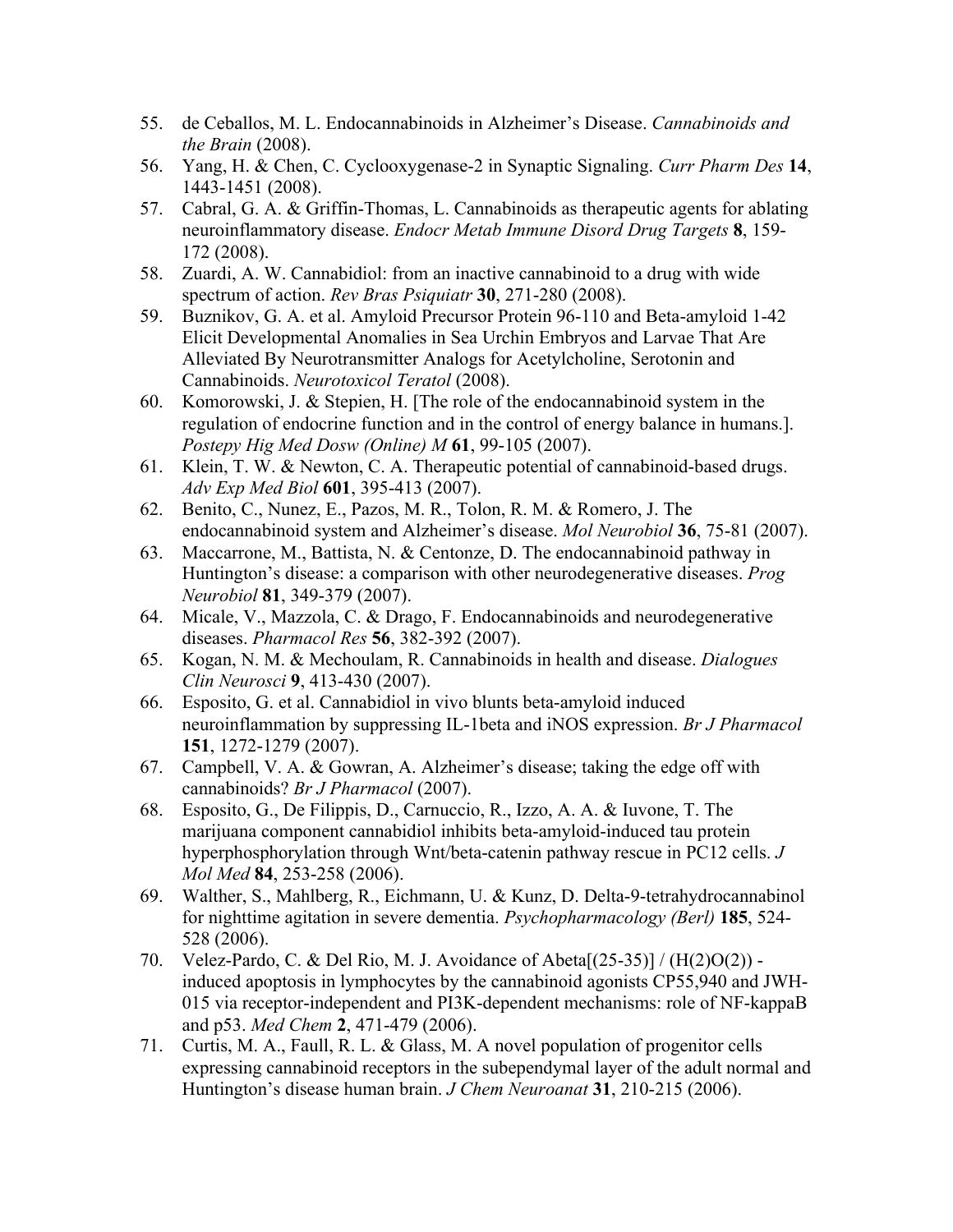- 72. Eubanks, L. M. et al. A Molecular Link between the Active Component of Marijuana and Alzheimer's Disease Pathology. *Mol Pharm S* **3**, 773-777 (2006).
- 73. Ehrhart, J. et al. Stimulation of cannabinoid receptor 2 (CB2) suppresses microglial activation. *J Neuroinflammation* **2**, 29 (2005).
- 74. Ramirez, B. G., Blazquez, C., Gomez del Pulgar, T., Guzman, M. & de Ceballos, M. L. Prevention of Alzheimer's disease pathology by cannabinoids: neuroprotection mediated by blockade of microglial activation. *J Neurosci* **25**, 1904-1913 (2005).
- 75. Milton, N. G. Phosphorylated amyloid-beta: the toxic intermediate in alzheimer's disease neurodegeneration. *Subcell Biochem* **38**, 381-402 (2005).
- 76. Puffenbarger, R. A. Molecular biology of the enzymes that degrade endocannabinoids. *Curr Drug Targets CNS Neurol Disord* **4**, 625-631 (2005).
- 77. Fernandez-Ruiz, J. & Gonzales, S. Cannabinoid control of motor function at the basal ganglia. *Handb Exp Pharmacol* 479-507 (2005).
- 78. Reefer Rx: marijuana as medicine. The legal status of smoking marijuana for medical purposes is cloudy, but could compounds related to it be used to treat Alzheimer's disease, obesity, or pain? *Harv Health Lett* **29**, 6-7 (2004).
- 79. Iuvone, T. et al. Neuroprotective effect of cannabidiol, a non-psychoactive component from Cannabis sativa, on beta-amyloid-induced toxicity in PC12 cells. *J Neurochem* **89**, 134-141 (2004).
- 80. Nauck, F. & Klaschik, E. Cannabinoids in the treatment of the cachexia-anorexia syndrome in palliative care patients. *Schmerz* **18**, 197-202 (2004).
- 81. Fernandez-Ruiz, J., Lastres-Becker, I., Cabranes, A., Gonzalez, S. & Ramos, J. A. Endocannabinoids and basal ganglia functionality. *Prostaglandins Leukot Essent Fatty Acids* **66**, 257-267 (2002).
- 82. Milton, N. G. Anandamide and noladin ether prevent neurotoxicity of the human amyloid-beta peptide. *Neurosci Lett* **332**, 127-130 (2002).
- 83. Milton, N. G. Inhibition of catalase activity with 3-amino-triazole enhances the cytotoxicity of the Alzheimer's amyloid-beta peptide. *Neurotoxicology* **22**, 767-774 (2001).
- 84. Ryback, R. Bioelectrical modulators and the cell membrane in psychiatric medicine. *Psychopharmacol Bull* **35**, 5-44 (2001).
- 85. Lagalwar, S., Bordayo, E. Z., Hoffmann, K. L., Fawcett, J. R. & Frey, W. H. Anandamides inhibit binding to the muscarinic acetylcholine receptor. *J Mol Neurosci* **13**, 55-61 (1999).
- 86. Gadzicki, D., Muller-Vahl, K. & Stuhrmann, M. A frequent polymorphism in the coding exon of the human cannabinoid receptor (CNR1) gene. *Mol Cell Probes* **13**, 321-323 (1999).
- 87. Volicer, L. Tube feeding in Alzheimer's disease is avoidable. *J Nutr Health Aging* **2**, 122-123 (1998).
- 88. Dronabinol in Alzheimer's disease. *Harv Ment Health Lett* **15**, 7 (1998).
- 89. Volicer, L., Stelly, M., Morris, J., McLaughlin, J. & Volicer, B. J. Effects of dronabinol on anorexia and disturbed behavior in patients with Alzheimer's disease. *Int J Geriatr Psychiatry* **12**, 913-919 (1997).
- 90. Westlake, T. M., Howlett, A. C., Bonner, T. I., Matsuda, L. A. & Herkenham, M. Cannabinoid receptor binding and messenger RNA expression in human brain: an in vitro receptor autoradiography and in situ hybridization histochemistry study of